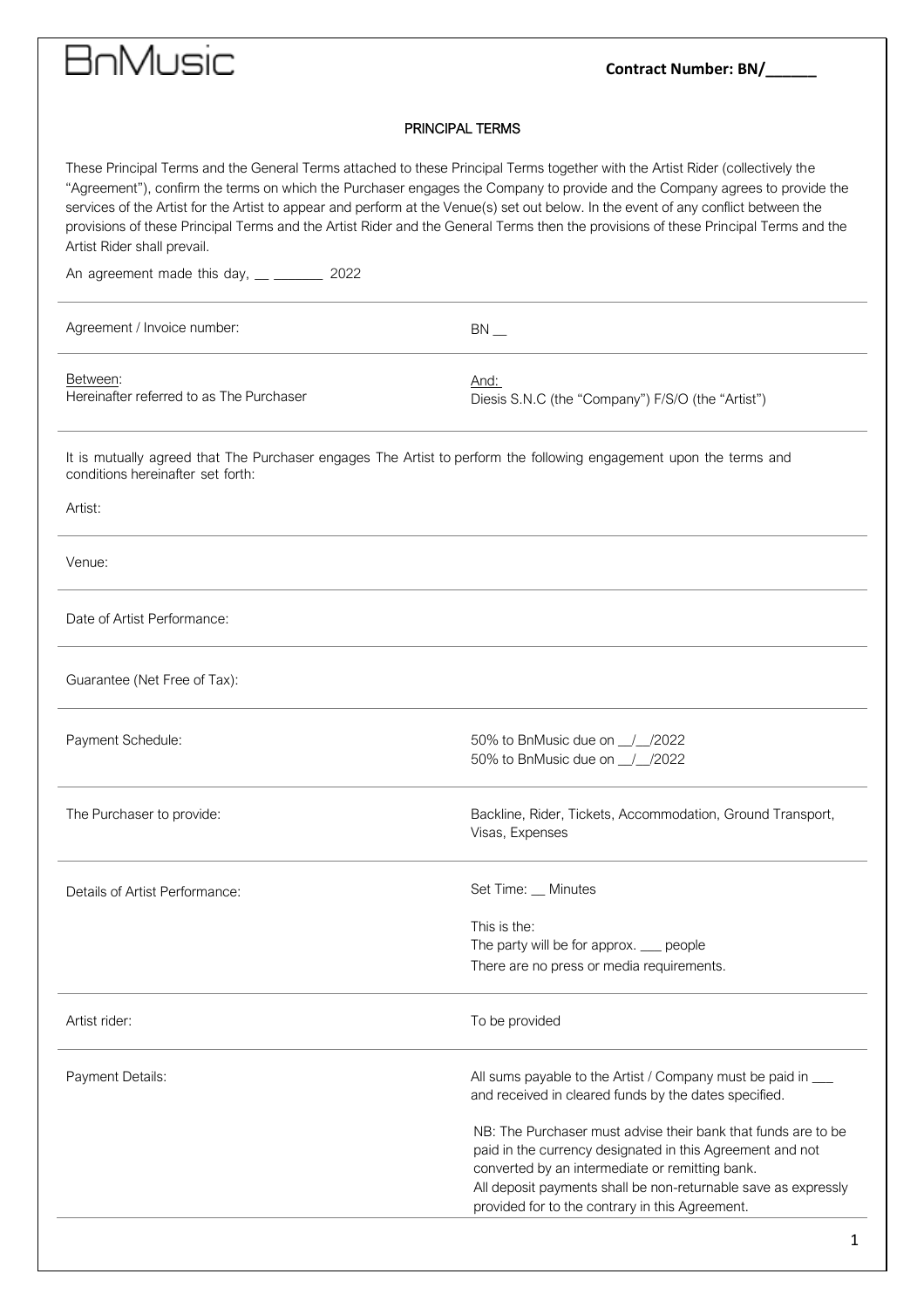### 3nMusic

BNMUSIC IS ACTING AS AUTHORISED AGENT AND NOT AS PRINCIPAL AND AS SUCH ACCEPTS NO LIABILITY WHATSOEVER FOR ANY ACTS, FAILURES, ERRORS OR OMISSIONS ON THE PART OF THE COMPANY, ARTIST OR THE PURCHASER SAVE AS SET OUT IN THE GENERAL TERMS.

THIS AGREEMENT WILL BECOME A VALID AND BINDING CONTRACT UNDER ENGLISH LAW BETWEEN THE COMPANY AND THE PURCHASER ON THE EARLIER OF: (I) THE DATE THIS AGREEMENT IS SIGNED BY THE PURCHASER; (II) THE DATE THE DEPOSIT HAS BEEN RECEIVED BY THE COMPANY; (III) THE DATE THE PURCHASER COMMENCES ADVERTISING OF THE PERFORMANCE(S); OR (IV) TEN DAYS FOLLOWING THE DATE OF THE PURCHASER'S RECEIPT OF THIS AGREEMENT (OR IF EARLIER, 48 HOURS PRIOR TO WHEN THE FIRST PERFORMANCE UNDER THIS AGREEMENT IS DUE TO TAKE PLACE) PROVIDED THE PURHASER HAS NOT PREVIOUSLY NOTIFIED BNMUSIC IN WRITING OF ANY OBJECTIONS TO THE TERMS HEREIN.

ACCEPTED AND AGREED:

ACCEPTED AND AGREED:

**Signed** For and on behalf of the Artist / Company **Signed** For and on behalf of the Purchaser

Please note that these Principal Terms do not, except where otherwise explicitly stated in this Agreement, comprise any consents or permissions in respect of image rights, filming, photography or promotional activities featuring the Artist, including without limitation recordings of audio or visual footage featuring the Artist (on or off stage), product endorsements, competitions, meet and greets or participation in social media activity of any kind. Any requests for promotional or audio or audio-visual recording rights must be cleared separately with the Artist's management and, where applicable, the Artist's record label and publisher.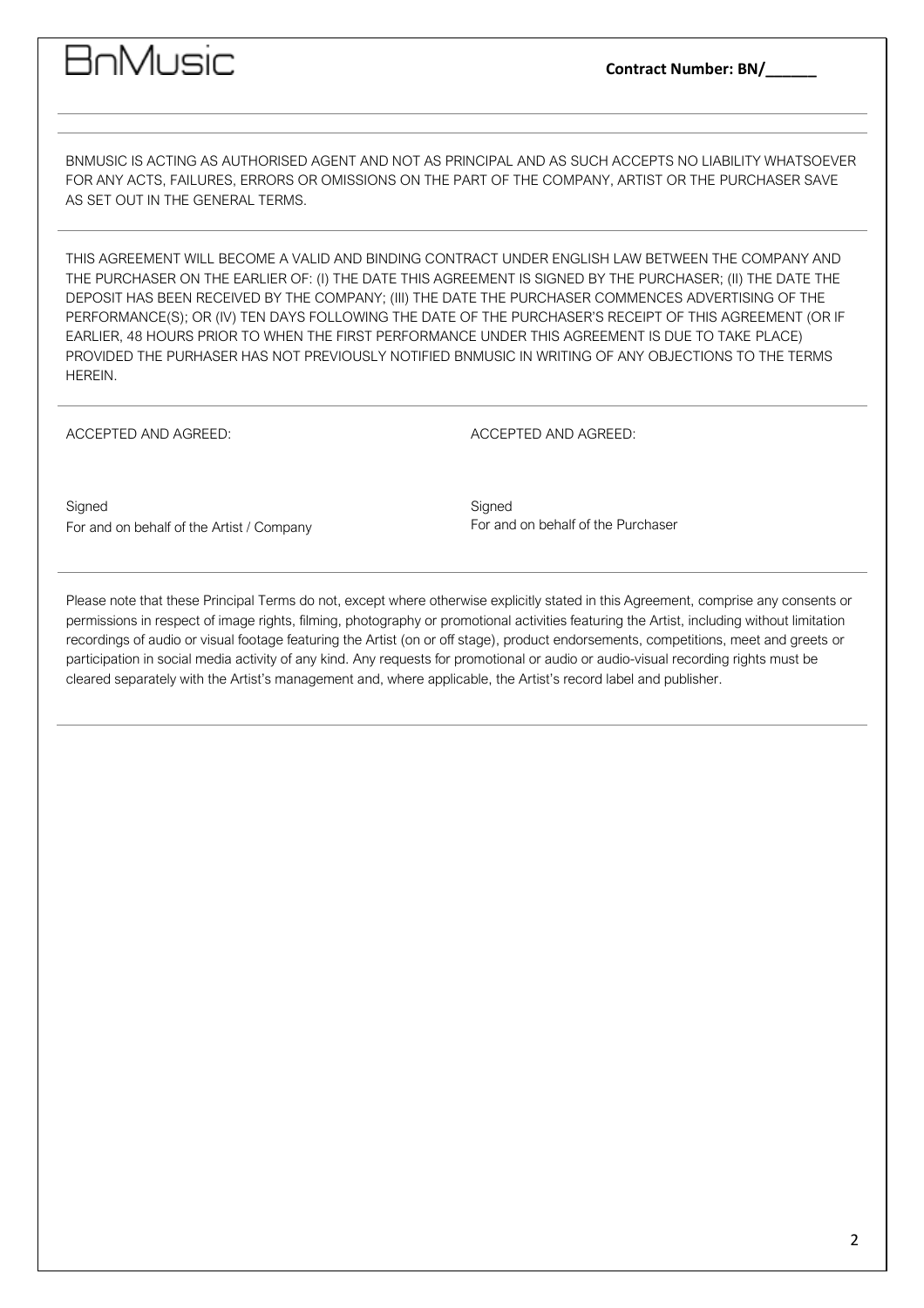# an MoF

#### GENERAL TERMS FOR AGREEMENT: BN/\_\_\_\_\_

#### Between: (the "PURCHASER")

#### And: Diesis CORPORATE S.N.C (the "Company") F/S/O \_\_\_\_\_\_ (the "Artist")

The following General Terms are an integral part of this Agreement between the Company and the Purchaser. Capitalised terms used and not defined in these General Terms shall have the meanings given to them in the Principal Terms. References to the "Company" in these General Terms shall mean the contracting party identified in the Principal Terms as providing the services of the Artist (whether that party contracts in a personal capacity, as a partnership or through a company or other corporate entity), and that party will be solely responsible for the performance of the Artist's obligations set out in this Agreement.

#### PAYMENT DETAILS

#### BANK TRANSFERS

The Purchaser must pay the Deposit in advance by BANK-TO-BANK TRANSFER to the bank account specified in the Principal Terms by the date specified in the Principal Terms.

The Purchaser must pay the balance of the Fee by BANK-TO-BANK TRANSFER to the bank account specified in the Principal Terms by the date specified in the Principal Terms.

The Purchaser is responsible for all bank charges.

### WITHHOLDING TAX

In the event that the Purchaser is obliged by law to deduct or withhold a portion of the Fee as tax, the Purchaser agrees to notify the Artist of such required deduction or withholding forthwith in writing on receipt of this Agreement. The Purchaser further agrees and warrants that it will promptly pay all such deducted or withheld amounts to the applicable authority promptly when due, and provide the Company with all documentation reasonably required (in a form acceptable to Company), to evidence such payment and to enable the Company to recover a tax credit in respect of such deduction or withholding. In addition, the Purchaser will, wherever possible, cooperate with the Company and provide such further documents and assistance as may be reasonably required to minimise the Company's liability for tax under this Agreement. Where it is customary to do so, such assistance shall include the provision of a local accountant appointed by the Purchaser at its expense to advise and assist the Company in respect of the Company's liability for tax and deduction or withholding tax under this Agreement. The Purchaser shall not be entitled to make any other deductions or withholdings in respect of tax (or in respect of any other levies or similar fees), except in compliance with this clause.

#### PENALTIES FOR LATE PAYMENT OF FEES

The Purchaser's prompt payment of the Deposit and all other monies due to the Company within the deadlines stipulated in the Principal Terms is of the essence of this Agreement. If the Purchaser fails to meet any payment deadline under this Agreement (and fails to immediately remedy such failure following notice from the Company) the Company may, in its sole discretion without any further liability to the Purchaser (and without prejudice to any other rights or remedies which may be available to the Company), decline to provide the Artist's services in respect of the Performance(s) and retain any part of the Fee paid (and retain or be paid any expenses due under this Agreement) at that date and the balance of the Fee shall be immediately payable to the Company as compensation for Purchaser's failure to comply with the payment conditions of this Agreement. Furthermore, the Company shall be entitled to compensation and interest for any element of the fee(s) paid late as provided by the Late Payment of Commercial Debts (Interest) Act 1998.

### VALUE ADDED TAX ("VAT")

VAT (if applicable), is payable by the Purchaser on all sums due to the Company (and, if applicable, the Artist), under this Agreement.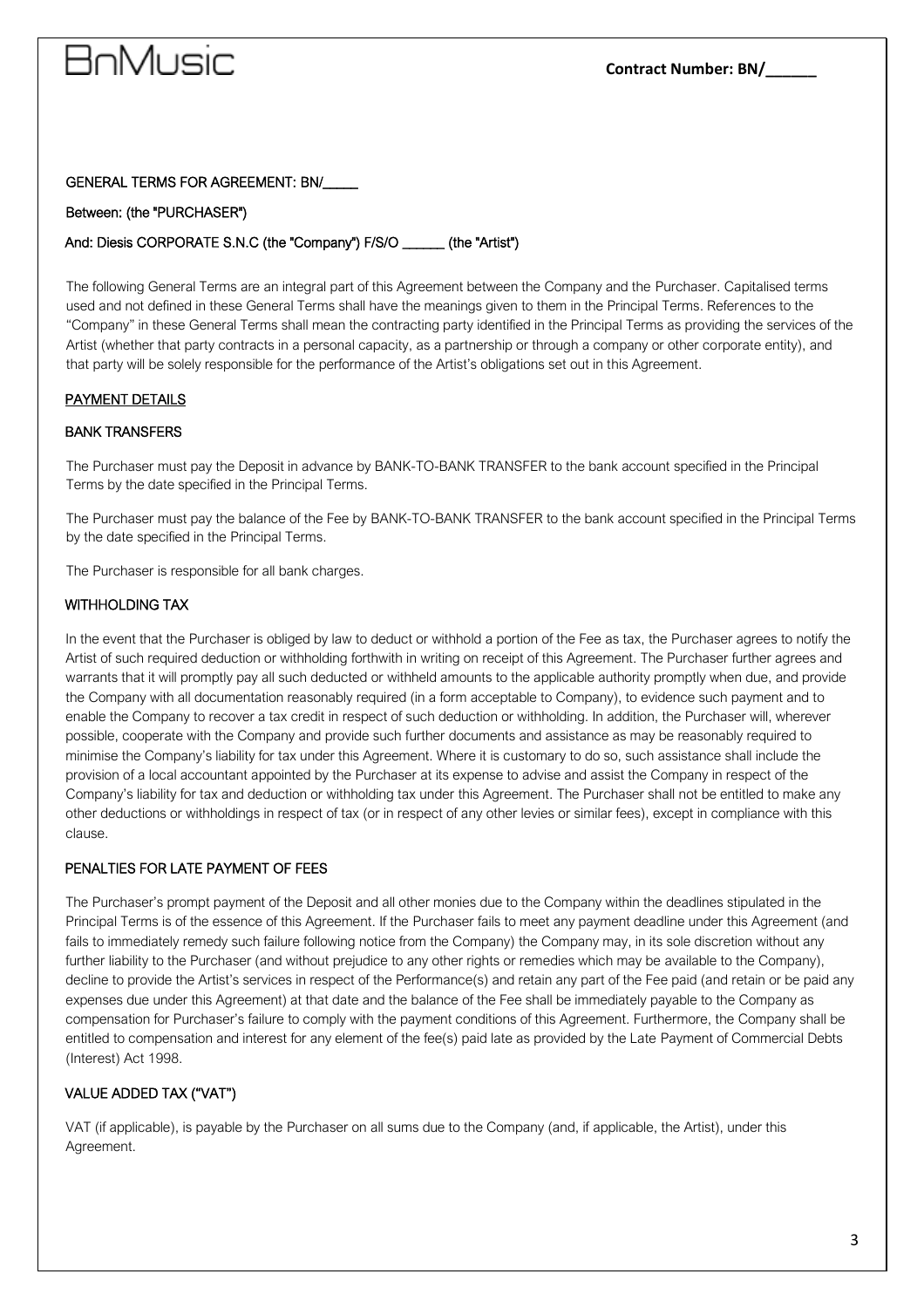# 3nMusic

#### BILLING

#### BILLING

The Purchaser agrees that the Artist will receive the billing set out in the Principal Terms. It is agreed that no other act may appear in such publicity and promotion without the Company's prior written agreement.

It is expressly understood and agreed by the Purchaser that this Agreement is for the Artist's Performance(s) specified in the Principal Terms only.

It is further expressly understood and agreed by the Purchaser that for "DJ" performances the Artist will not be obliged perform "live" and that there must not be any suggestion of a live or vocal performance or mention of any 'personal appearance' in any publicity materials pertaining to the Performance(s).

#### ADVERTISING & PROMOTION

Unless otherwise agreed in writing by BnMusic there must be strictly no advertising of the Performance(s) until the Deposit has been received and the Company has given its approval in writing for advertising to commence. Where requested by the Company the Artist's logo must be used on all promotional materials pertaining to this engagement. It is expressly agreed and understood that if the Purchaser is so requested, tickets for the aforementioned performance(s) will not be advertised for sale until the necessary artwork files have been received by the Purchaser from the Company. If the Purchaser wishes to print its own promotional and publicity materials for the Event, proofs of all such materials (including without limitation advertisements, posters, programmes, flyers, press releases and any other written material) must be sent to BnMusic for prior written approval before being made publicly available by any means. No images of the Artist sourced via the internet or from any other unauthorised channel may be used for promotional or any other purposes. All images of the Artist and the use of any other Artist Property (as defined below) in connection with this contract must in any event be approved in writing in advance by the Company. Without limiting the previous sentence, the Company shall have the right to approve in writing the size and positioning of Artist Property on all advertising, promotional and marketing materials (including on tickets) under this contract.

The Company may (in its discretion) refuse to provide the Artist's services to perform under this Agreement (without any further liability to the Purchaser), and (without prejudice to any other rights or remedies which may be available to the Company), be paid the full Fee (and any expenses due at such time), where the Purchaser has advertised the performance in contravention of this clause.

#### NO ENDORSEMENT BY ASSOCIATION

The Purchaser agrees that the name, professional name, image, likeness, voice, logo, artwork, biography or any other materials of the Artist (including, but not limited to, recordings and musical and/or lyrical compositions) (collectively "Artist Property") shall not be used by any sponsor or be tied to any commercial product or company (other than BnMusic), nor shall there be any sign, banner or advertising at or within thirty (30) meters of the stage throughout the Performance(s). The foregoing shall not apply to any Venue's generic sponsorship or advertising provided that nothing shall suggest or imply that the Artist is promoting or endorsing any thirdparty product or service (i.e. other than the Event). The Purchaser is expressly prohibited from associating or otherwise using the Artist's Property (in whole or in part) in connection with any product or sponsorship or promotion or commercial tie-in whatsoever without the Artist's prior written consent.

#### ADVERTISING

Any use of the Artist's Property (in whole or in part) in any advertising or marketing must be approved by the Company in advance in writing.

#### TICKETING & SALES

As per confirmation.

Any breach of the provisions of this clause will entitle the Company (without prejudice to any other rights or remedies which may be available to BnMusic or the Company), to terminate this Agreement forthwith by written notice and in such event the Fee shall be payable to the Company in full and the Company shall in be entitled to retain (or be paid) any expenses due to the Company at such time.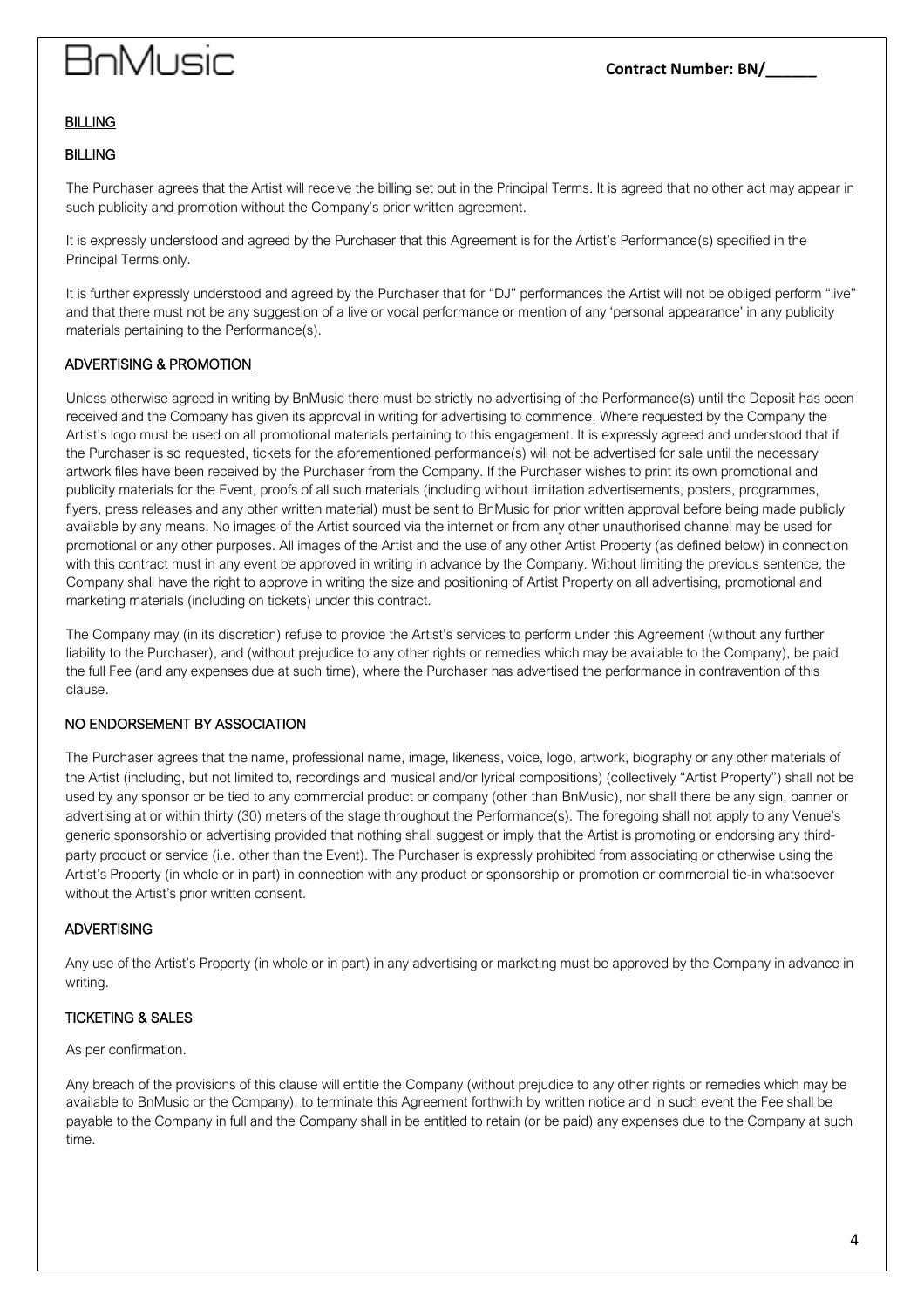#### ARTIST RIDER

The Artist's Rider (technical and personal) forms an integral part of this Agreement. Any failure by the Purchaser to comply with the provisions of the Artist's Rider will constitute a material breach of this Agreement and will entitle the Company (without prejudice to any other rights or remedies which may be available to the Company), to cancel or curtail the Performance(s) without any further liability to the Purchaser, and be paid the Fee in full (and any expenses due at such time). The Company shall be entitled to make non-material alterations to the Artist Rider and will inform the Purchaser of any such changes in writing (which may be by email). Any material changes to the Artist Rider and/or the technical specification therein must be mutually agreed in writing.

#### TECHNICAL EQUIPMENT

It is expressly agreed and understood that the Purchaser will provide and pay for (on a non-deductible, non-recoupable basis) all requested equipment as per the Artist's technical requirements set out in the Artist Rider.

#### CATERING

It is expressly agreed and understood that the Purchaser will provide and pay for (on a non-deductible, non-recoupable basis) all catering and refreshments required by the Artist and personnel in connection with the Performance(s) as specified in the hospitality section of the Artist Rider.

#### GUEST LIST

The Purchaser shall provide the Company free of charge with the allocation of complimentary tickets specified in the Principal Terms.

### TRAVEL & HOTEL ACCOMMODATION

#### **ITINERARY**

The Purchaser shall provide a full and detailed itinerary with names, addresses, phone and fax numbers of hotels, Venue(s), local Purchasers, PA & lighting companies (where applicable), times and locator/reference numbers for all flights, cars and/or trains booked, all running times for the engagement, arrival, doors open and performance times etc. Such itinerary information must be emailed to BnMusic not later than fourteen (14) days prior to the applicable Performance(s) date.

#### FLIGHT BOOKING

The Purchaser agrees that, where the Fee is stated as being inclusive of flights and the Purchaser undertakes to purchase such flights on behalf of the Company, the Purchaser shall confirm all applicable bookings within seven (7) days of the date of this Agreement, subject to any specific agreement by or on behalf of the Company to the contrary. In the event flights are not confirmed and paid for within such period, the Purchaser shall become liable to reimburse the Company for any consequent shortfall in the Fee (reflecting excess flight costs).

#### **HOTELS**

Where it is stated in the Principal Terms that the Purchaser will provide accommodation the Purchaser shall provide and pay (on a non-deductible, non-recoupable basis), for at least 5\* star (or equivalent) hotel accommodation inclusive of breakfast and providing for late check-out for the Artist (and the Artist's manager and entourage), each with bath/shower and toilet unsuited, within close proximity to the Venue(s).

#### GROUND TRANSPORTATION

Where it is stated in the Principal Terms that the Purchaser will provide ground transportation, the Purchaser shall on request provide and pay for (on a non-deductible, non-recoupable basis), executive ground transportation for the Artist (and the Artist's equipment, manager and entourage), to and from the airport/local terminus and the hotel, and to and from the hotel and the Venue(s), before and after the Performance(s).

#### PURCHASER'S BI-LINGUAL REPRESENTATIVE

The Purchaser agrees to provide the services of an English-speaking bi-lingual representative to accompany the Artist for the duration of this Agreement.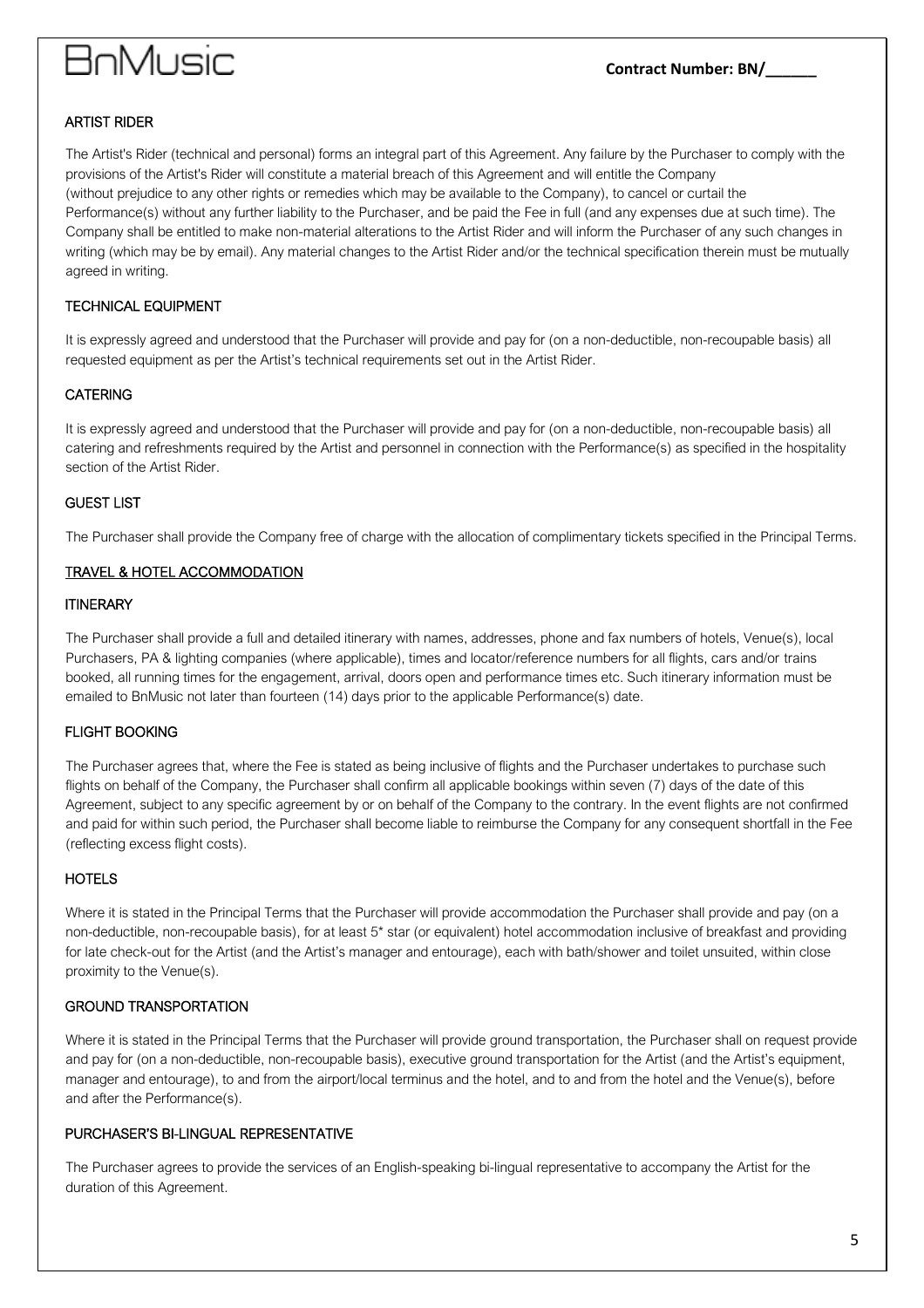#### USE OF DEPOSIT FOR ARTIST COSTS

The Purchaser agrees that where the Fee is stated as being inclusive of travel, accommodation and/or transportation costs, the Company or its representative will need to book and pay for flights, travel reservations accommodation and/or transportation (as applicable and unless the Purchaser is responsible for the same), on receipt of the Deposit. The Company shall not under any circumstances be liable to refund or otherwise pay the Purchaser for any monies paid out for such costs.

### **SAFETY & SECURITY**

#### **SECURITY**

The Purchaser shall guarantee proper security at all times to ensure the safety of the Artist, auxiliary personnel, instruments and all equipment, costumes and personal property during and after the Performance(s). In particular security must be provided in the areas of the stage, dressing rooms and all exits and entrances to the Venue(s) and the remote mixing console.

#### ARTIST DRESSING ROOM

The Artist's dressing room must be exclusively for the Artist's use, properly equipped as a dressing room with running hot and cold water, mirror, table, seats and 13-Amp electricity, have easy access to toilet facilities and be in close proximity to the stage.

#### LOSS OR DAMAGE TO ARTIST'S EQUIPMENT

Any loss or damage to the Company's or Artist's equipment or other property once at the site of the Venue(s) (or in the immediate vicinity of the Venue(s)) is the direct financial responsibility of the Purchaser. Purchaser shall also be liable for any extra costs incurred by the Company or Artist caused by any loss or damage to the Company's or Artist's equipment or other property whilst at the site of the Venue(s) (or in the immediate vicinity of the Venue(s)).

#### **INSURANCE**

As a condition of this Agreement the Purchaser undertakes that they shall cause an insurance policy, expressly naming the Company and the Artist as insured parties, to be issued with premiums to be the responsibility of the Purchaser in respect of all forms of liability for the death, personal injury, loss of or injury to property both real and personal of persons (including individuals, companies, firms or any other entity), attending the Performance(s) under this Agreement or being involved in preparations therefor and without prejudice to the generality of the foregoing all other normal risks associated with events such as the Event and the Performance(s) and that such policy shall have limits per occurrence and per individual of not less than ten million pounds (£10,000,000) with respect to death and personal injury and five million pounds (£5,000,000) per occurrence with respect to damage to property (including, but not limited to, sound and lighting equipment and costumes used by the Company/Artist and/or crew).

The Purchaser further undertakes to take out and maintain for the duration of the Agreement an insurance policy in respect of Event suspensions or cancellations brought about by adverse or inclement weather events and Force Majeure Events, with a level of cover sufficient to fully reimburse the Company for the Fee together with any expenses provided for in the Principal Terms. The Purchaser shall fully indemnify the Company for any losses, damages or other liability incurred by the Artist and/or the Company by reason of the Purchaser failing to procure suitable insurance cover.

In addition, the Purchaser shall (on a non-recoupable, non-deductible basis) obtain and maintain on behalf of the Company and/or Artist those additional insurance policies specified in the Principal Terms.

Without limiting the foregoing but for the absence of doubt, the Purchaser's insurance must cover the Company and the Artist and the Company's and Artist's crew against any loss, damage and or theft of personal belongings, musical instruments and equipment resulting from the Purchaser's negligence as well as those of its agents and or any other persons.

The Purchaser shall on request provide BnMusic with certificates evidencing such insurance which certificates must state that such insurance may be cancelled without at least thirty (30) days prior written notice to the Company. A copy of each applicable insurance policy and its certificate shall in any event be furnished to BnMusic not later than ten (10) days prior to the date of the first Performance(s).

Any failure to comply with the provisions of this clause shall entitle the Company to terminate this Agreement forthwith without further liability to the Purchaser (and without prejudice to any other rights or remedies which may be available to the Company), and to be paid the full fee and to retain (or be paid) any expenses incurred or due to the Company on such date.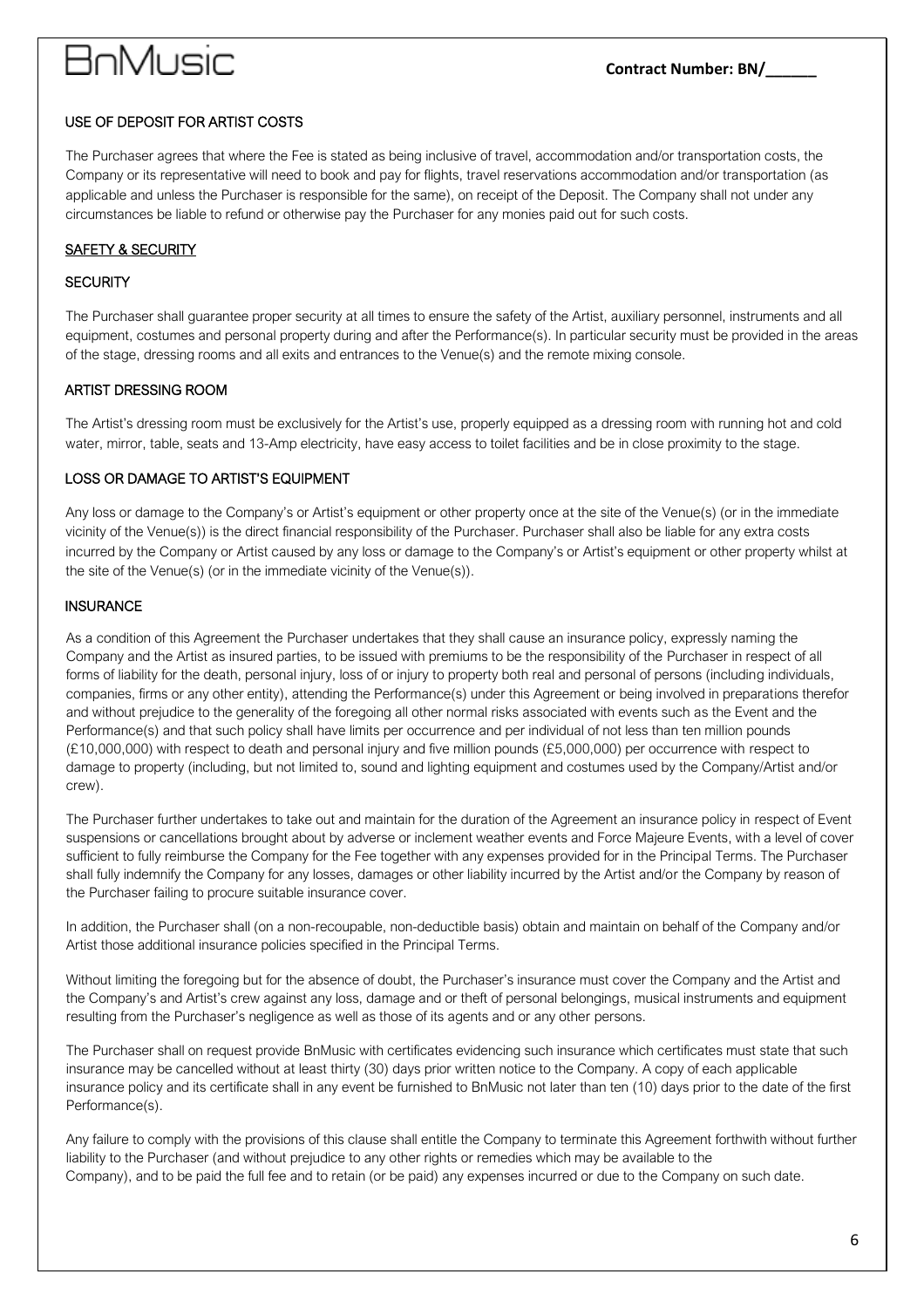# anMusic

#### **Contract Number: BN/\_\_\_\_\_\_**

#### PURCHASER'S INDEMNITY FOR PERSONAL INJURY AND LOSS OR DAMAGE TO PROPERTY OR OTHERWISE IN CONNECTION WITH THE PERFORMANCE(S)

The Purchaser hereby indemnifies and holds the Company, Artist and the Company's and the Artist's crew and travel party, as well as their respective managers, agents, representatives, principals, employees, officers and directors, harmless from and against any loss, damage or expense, including reasonable attorney's fees, incurred or suffered by or threatened against the Company or Artist, performers or other artists performing with the Artist, or musicians or any of the foregoing in connection with or as a result of any claim for personal injury or property damage or otherwise brought by or on behalf of any third party person, firm or corporation as a result of or in connection with the Performance(s), which claim does not result from the active negligence of the Company or Artist.

### ON-SITE CONDITIONS

#### ACCESS TO THE VENUE(S) AND PARKING

The Purchaser shall provide the Company with a map clearly showing the location of the Venue(s) and surrounding area indicating the best and the route by which the Artist and crew should arrive / leave / unload / load and the location of and best routes to and from the Artist's dressing room, back stage area and (if applicable), VIP area at the Venue(s), and parking.

The Purchaser will provide, unless otherwise instructed by BnMusic, sufficient parking space for and electrical supply to the Company's tour vehicles (if applicable). Such parking space shall be available prior to, during and after the Performance(s) throughout and overnight in the event that the Company's tour bus needs to remain overnight. All parking permits and charges shall be obtained and paid for (on a non-recoupable, non-deductible basis) by the Purchaser.

All relevant details shall be sent to BnMusic not later than fourteen (14) days prior to the Performance(s).

The Purchaser further agrees to ensure that all passes and relevant documentation needed for the Artist and the Artist's crew to gain access to the Event site and all backstage, stage and sound mixing facilities will arrive at BnMusic not later than fourteen (14) days prior to the Performance(s).

#### OUTDOOR REQUIREMENTS

In the event that the Performance(s) is/are intended to take place outdoors, the Purchaser shall ensure that the stage and other relevant areas are properly covered so that in the event of rain and/or high winds the Artist and the Company's/Artist's stage equipment, the stage, system, mixing consoles, instruments, wiring etc.) are kept absolutely dry and securely positioned. The Company shall have the sole right to determine in good faith whether such covering and grounding is adequate.

Where the Event is a festival the Purchaser agrees to furnish at its sole cost and expense all items listed in the Principal Terms and Artist Rider relating to the festival and to comply with the Company's specifications and requirements in relation to the same.

#### TECHNICAL REQUIREMENTS

The Purchaser agrees to furnish at its sole cost and expense all materials specified in the technical section of the Artist Rider for the Performance(s) in accordance with the technical specification set out in the Artist Rider.

The Purchaser agrees to provide and pay for a first-class sound system, lights and stage set for the Performance(s) and all related equipment and all related technical materials, crew and services for the Performance(s) and all such materials, crew and services must be of a standard commensurate with a first-class production in the entertainment industry and complying with the technical specifications in the Artist Rider.

#### VARIATIONS TO THE ARTIST'S ON-STAGE TIME AND SET-TIME

Any changes to the Artist's on-stage time and set time from such times set out in the Principal Terms are strictly subject to the Company's prior written approval.

If the Artist's on-stage time is changed by the Purchaser and the Artist's set time is reduced as a result of such change (e.g. Because of a curfew or other time restraints affecting the Event or Artist), the full Fee shall remain payable.

In addition, the Company reserves the right to reduce the Artist's set time by the amount of any delay by the Purchaser to the Artist's on-stage time which is in excess of thirty (30) minutes and in such event the full Fee shall remain payable.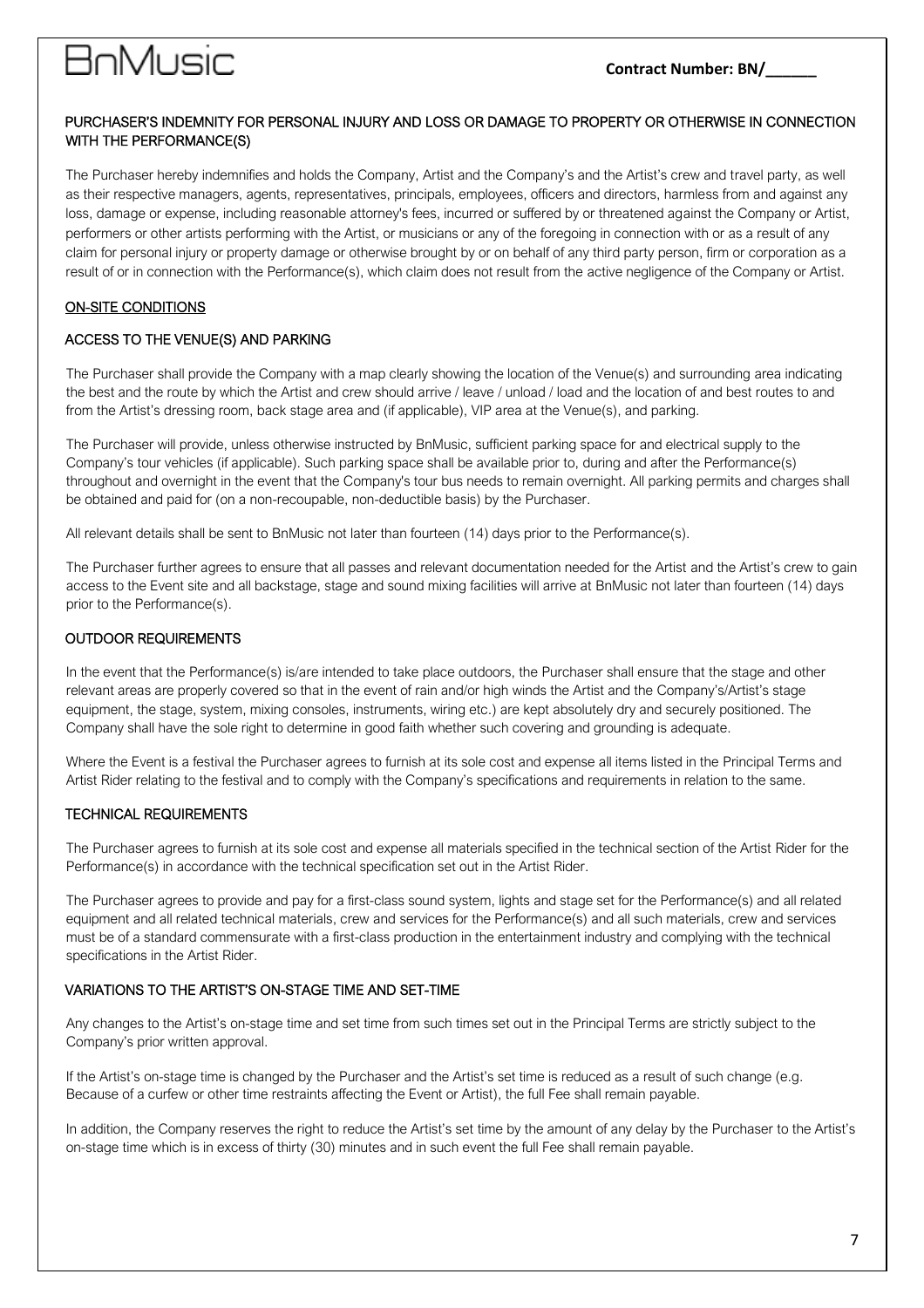### CREATIVE CONTROL

The Company shall have sole and exclusive creative control over the production and presentation of the Performance(s), including without limitation the audio and visual content of each performance, the means and methods of presentation (including for the avoidance of doubt stage décor and settings), any music or film played to the audience immediately prior to and following each performance, and the right to designate and change the performing personnel at any time, without prejudice to the Fee. The Purchaser agrees that all proposed supporting acts (and the running order of such acts) must be approved in writing in advance by the Company.

#### RADIO, TELEVISION, PHOTOGRAPHY, FILMING & RECORDING

Save solely to the extent expressly permitted in the Principal Terms the Purchaser shall ensure that no recording, live transmissions or making available of any description or for any purpose shall be made of the Performance(s) save where the Company and Purchaser have agreed in writing that there shall be a live audio-visual feed of the Performance(s) to stage screens at the Event. It is expressly understood that in the event that the Purchaser or a third party wishes to record any part of the Performance(s) in any audio, visual or audio-visual media (any recordings made being referred to herein as

"Recordings"), whatsoever then such recording must be with the prior written authorisation of the Company. In the event of such recording, then all rights to such Recordings shall be owned exclusively by the Company save for any limited licence to broadcast such in the country of performance which may be agreed in writing by the Company (at the Company's absolute discretion).

Without limiting the provisions of the previous paragraph, if any Performance(s) is/are recorded the Company shall have the right to approve the final edit of any such Recordings before they are made available (in whole or in part) to the public and the any use of such Recordings (or extracts of them) in any marketing or promotion relating to the Event. The Purchaser must not use any so-called "bloopers" or "bleepers" or otherwise use the Recordings (or any Artist Property) in any way which might be derogatory or prejudicial to the Artist's reputation.

Photographers at the Performance(s) shall be limited to bona fide members of the press on assignment and/or photographers engaged by the Purchaser in full consultation with the Company (subject to the Company's rights of approval in respect of any use of the Artist's Property as set out above).

No member of the audience shall be allowed to enter the Venue(s) with professional audio or audio-visual recording equipment (it being acknowledged that the use of mobile phones by members of the audience shall not be a breach of the provisions of this clause). Members of the audience shall be required to hand any such equipment to Venue(s) security personnel upon entering the Venue(s) in exchange for a receipt. Members of the audience shall be able to claim back their equipment upon presentation of their receipt at the time of their exit from the Venue(s). The Purchaser shall arrange with the Venue(s) for these security procedures to be adopted.

#### CANCELLATION OR CURTAILMENT OF THE PERFORMANCE(S)

In the event of the cancellation of the Performance(s) by the Purchaser for any reason (excluding, under certain circumstances, any cancellation due to a Force Majeure Event or adverse or inclement weather event as set out below), the Purchaser shall be liable and bound to pay in full the Fee to the Company as a cancellation charge and the Company shall be entitled to retain (or be paid by the Purchaser), any expenses incurred or due to the Company on such date.

#### COMPANY'S RIGHT TO CANCEL OR CURTAIL THE PERFORMANCE(S)

Notwithstanding anything to the contrary contained in this Agreement, it is further expressly agreed and understood by the Purchaser that the Company reserves the right (without prejudice to any other rights or remedies which may be available to the Company) to decline to provide the Artist's services to perform at all or to curtail the Performance(s) (without any further liability to the Purchaser), if in the Company's reasonable opinion the health and safety of the Artist (or the Company's or Artist's equipment), is at risk as a result of any negligence or non-compliance with the terms of this Agreement by the Purchaser or its contractors, including by way of example but not limited to such reasons as faulty or insufficient electrical power, inadequate security or crowd safety measures, or unsafe staging, inadequate stage barriers or water penetration, and in such circumstances the Company shall have the right (without prejudice to any other rights or remedies which may be available to the Company), to be paid the full Fee and to retain (or be paid), any expenses incurred or due to the Company on such date. BnMusic may directly enforce the terms of this Agreement against the Purchaser, including but not limited to, by initiating legal action for payment of the Fee or other monies due to the Company.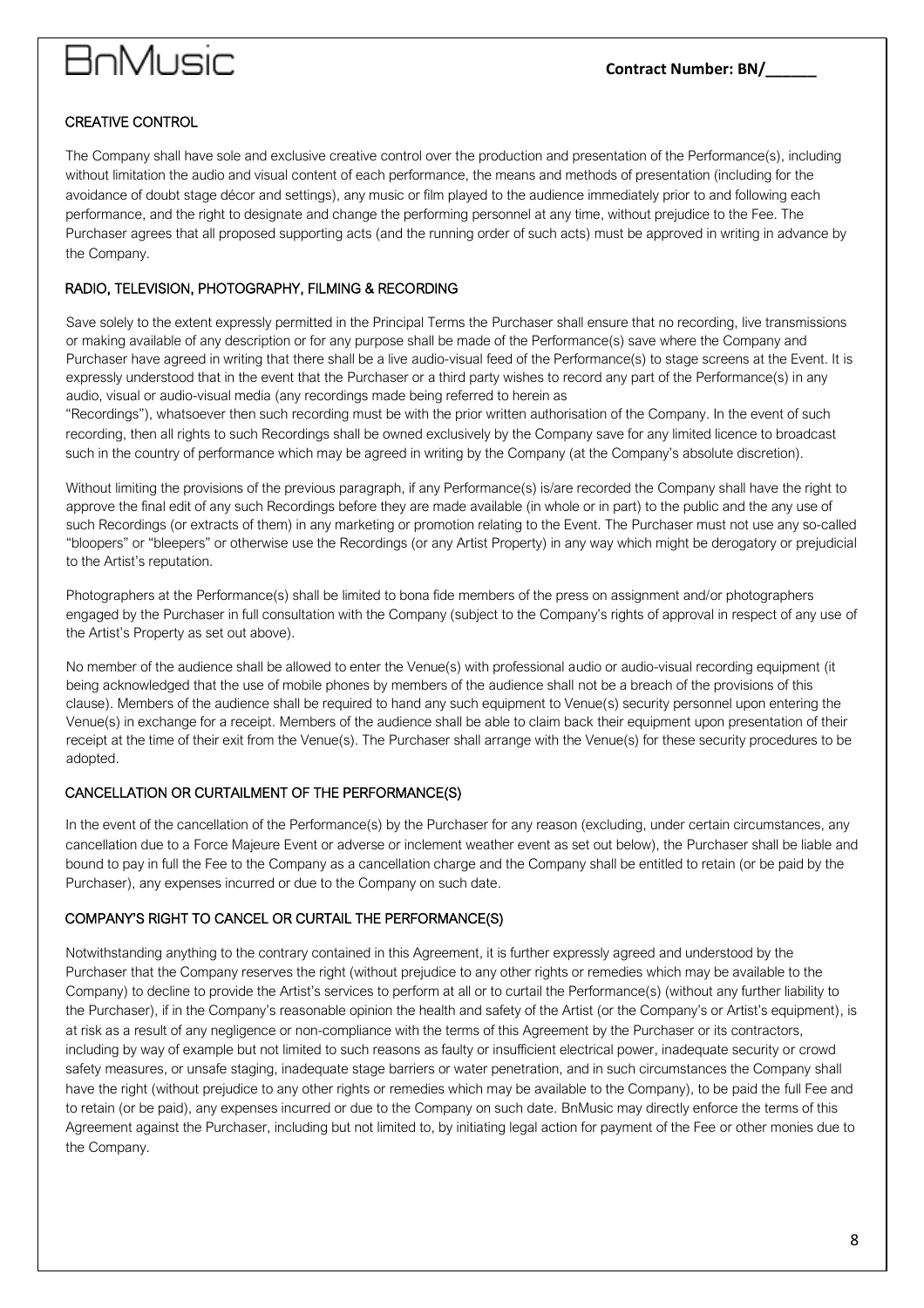# **BnMusic**

### CANCELLATION DUE TO COMPANY'S SOLE DEFAULT OR ARTIST ILLNESS/INJURY

Notwithstanding anything to the contrary contained in this Agreement, if the Artist's Performance(s) is cancelled due to the Company's sole default without cause or due to the Artist's (or any individual member of the Artist's or their immediate family's) illness or injury , the Purchaser as the Purchaser's sole remedy and in full and final satisfaction of any and all rights and claims the Purchaser may have as a result of such cancellation whether under this Agreement or otherwise, shall be entitled to be repaid the applicable part of the Fee already paid, if any (including any Deposit, for the applicable Performance(s) so cancelled), provided that if such cancellation is due to the Artist's illness or injury then the Company shall not be obliged to repay any sums which it has already paid out from the Deposit for expenses or production costs.

#### PURCHASER'S OBLIGATION TO HAVE CANCELLATION INSURANCE

It is a condition of this Agreement that the Purchaser effects at its own cost and expense cancellation insurance (details of which shall be supplied directly by the Purchaser to the Company's insurance brokers) to cover any losses incurred or payable due to any cancellation of the Performance(s) in which the Purchaser is liable to pay Company any monies as a result of any such cancellation under this Agreement (including without limitation cancellation due to Force Majeure Events or adverse or inclement weather and cancellation of the Purchaser without cause) to ensure that the Company is properly paid when due all sums payable to the Company under this Agreement in any such event.

### LIMITATION OF LIABILITY IN CASE OF ARTIST NON-APPEARANCE OR CURTAILMENT

In no event shall the Company, the Artist or BnMusic or the Company's, Artist's or BnMusic's affiliated companies, officers, employees or representatives have any liability whatsoever in respect of any loss or damage (including loss of goodwill or of reputation, loss of profit, incidental loss, consequential loss, indirect loss, punitive or special loss or damages), cost, claim, or other liability whatsoever incurred by the Purchaser (or the Venue(s)) as a result of the non-appearance or curtailment of any Performance(s) by the Artist or cancellation by the Company.

### BREACH BY THE PURCHASER

If on or before the Performance(s) date: (i) the Promoter is in breach of its obligations under this Agreement or any other agreement with the Company or the Artist (or both); (ii) the financial position of the Promoter has been misrepresented or impaired; or (iii) it becomes clear or reasonably likely (as determined by the Company and/or BnMusic acting reasonably) that the Promoter cannot or will not fulfil its obligations under this Agreement (it being acknowledged that the Promoter's late payment in respect of any payments due to other artists or companies for whom BnMusic acts as agent shall constitute a reasonable determination by BnMusic that the Promoter will not fulfil its obligations under this Agreement), then the

Company may in its absolute discretion cancel the Performance(s) without any liability or penalty of any sort and the Company shall have the right (without prejudice to any other rights or remedies which may be available to the Company) to be paid the full Fee by the Promoter promptly following Promoter's receipt of a written notice requesting such payment, together with any verifiable expenses incurred by the Company and/or the Artist as a result of Promoter's breach and any expenses otherwise due to the Company as at the date of such cancellation.

#### PURCHASER'S INDEMNITY

The Purchaser shall indemnify and hold harmless the Company, Artist and BnMusic from and against any and all damages, claims, costs, judgments, fees, penalties, fines and/or other sums incurred in connection with any failure and/or delay by the Purchaser to pay any necessary licences, insurance premiums, taxes, fees, levies, and the like to applicable governmental or other authorities or companies.

#### LIMITATION OF COMPANY'S, ARTIST'S AND BNMUSIC'S LIABILITY

Without limiting any other provisions relating to the Company's, Artist's or BnMusic's liability (and in addition thereto) it is expressly acknowledged and agreed by the Purchaser that to the fullest extent permitted by law neither the Company, nor the Artist nor BnMusic nor the Company's, nor the Artist's or BnMusic's affiliated companies, officers, employees or representatives have any liability whatsoever in respect of any loss or damage (including loss of goodwill or of reputation, loss of profit, incidental loss, consequential loss, indirect loss, punitive or special loss or damages), cost, claim, or other liability whatsoever incurred by the Purchaser (or the Venue(s)) or any other third party, howsoever caused (including, but not limited to, in relation to the attendance of the general public at the Performance(s), or the sale of tickets therefore, or damage occasioned to the structure and fabric including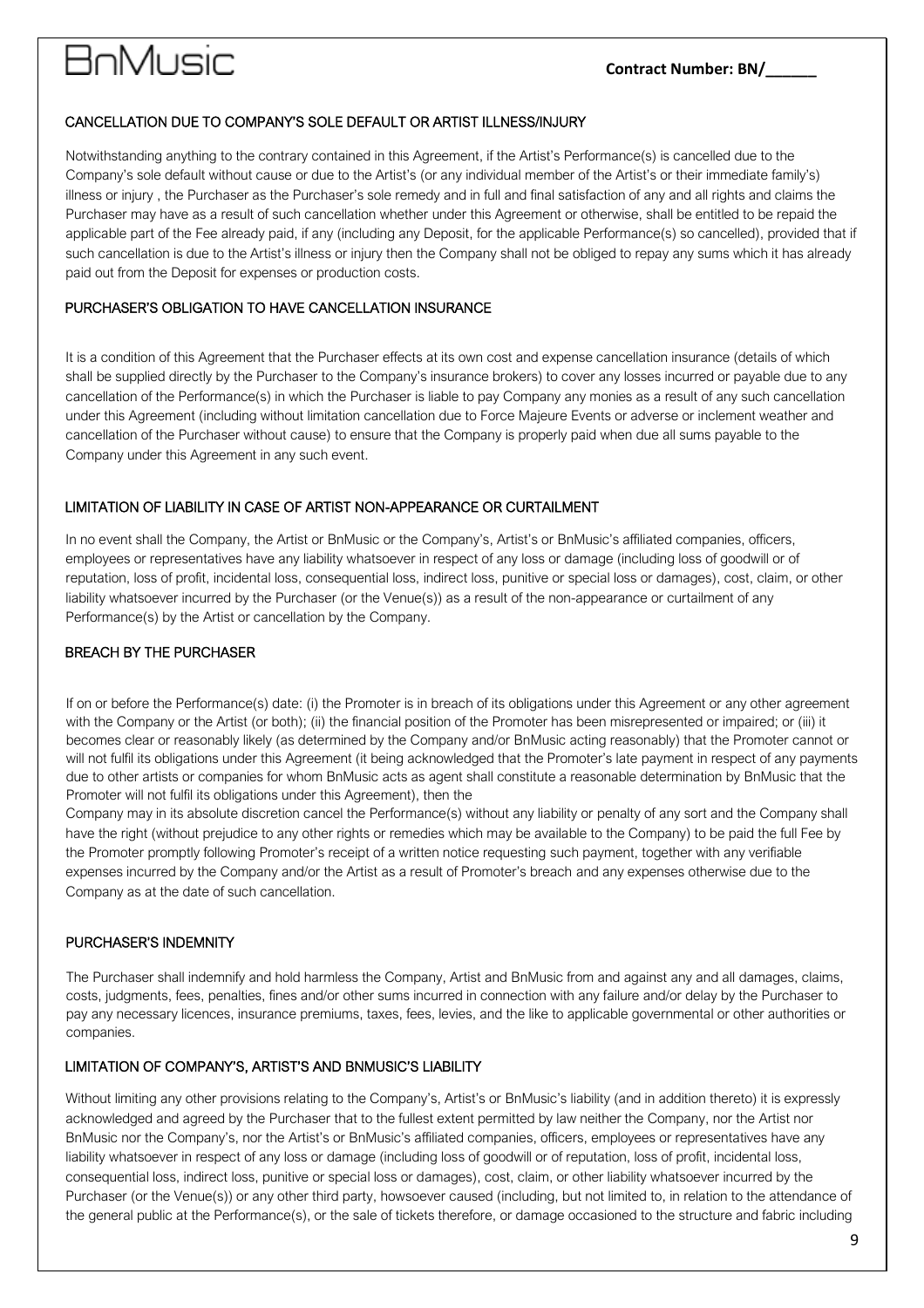# **BnMusic**

### **Contract Number: BN/\_\_\_\_\_\_**

furniture and furnishings of the building or buildings in which the Performance(s) takes place, or any termination of this Agreement by the Company in accordance with this Agreement) and the maximum liability to the Purchaser under this Agreement in any circumstances is capped at an amount equal to the Fee actually paid to the Artist for the Performance(s) in question (but without prejudice to any other provision of this Agreement which limits the Company's, Artist's or BnMusic's liability to a greater degree). To the fullest extent permitted by law, no losses or damages, costs, claims, or other liability will be chargeable back to the Company or the Artist or BnMusic or offset against any sums payable to the Company under this Agreement.

### FORCE MAJEURE EVENTS

If any Performance(s) under this Agreement is rendered impossible, hazardous, unsafe or is otherwise prevented or impaired due to the Artist's death (or the death of any immediate member of the Artist's family); accident; interruption or failure of means of transportation; Acts of God; a national calamity; war; acts of terrorism; riots or civil disorder in the vicinity of the Venue(s) which either party reasonably believes threatens the safety of the Artist, the Company's or Artist's crew or equipment; strikes, labour disputes and lockouts; epidemics; the act or order of any public authority (provided such act or order is not due to the Purchaser's failure to comply with applicable safety codes and laws, and all other applicable regulations, laws and licences); failure of staging or electrical supplies (in each case not attributable in any way whatsoever to the negligence of either party, or its agents or subcontractors); and/or any other cause or event, similar or dissimilar (but excluding adverse or inclement weather at or in the vicinity of the Venue which shall not be deemed a force majeure event), provided such events are beyond the reasonable control of either party (each of the foregoing events being a "Force Majeure Event"), then the Purchaser's obligations solely with regard to the Fee for the affected Performance(s) shall be excused, and the Company shall (as the Company's sole obligation) reimburse the Purchaser with the Deposit (if any) excluding any sums already paid out from the Deposit for expenses or production costs within ten working (10) days and any sums paid to the Company for expenses or production costs to the extent such sums have not been spent or have been spent but are refundable or are covered by the Company's or Artist's own insurance and there shall be no claim for loss, damages or expenses by the Purchaser, and the Purchaser shall likewise have no liability to the Company in connection therewith except to pay the Company for any expenses incurred by the Company in respect of such affected Performance(s), to the extent that such sums are not covered by the Company's cancellation insurance policy (if any).

For the avoidance of doubt the following shall not be automatically deemed to be Force Majeure Events: adverse or inclement weather conditions which affect the Venue or its immediate vicinity; and fire, earthquakes, volcanic activity, floods or acts of terrorism not resulting in damage to the Venue(s) or its immediate surroundings sufficient to render it unusable or unsuitable for the performance(s). In such circumstances the Company shall have the sole right, acting reasonably, to determine whether such events shall render the Performance(s) impossible, hazardous or unsafe and which (if any) therefore constitute a Force Majeure Event.

However, in the event that adverse or inclement weather physically prevents the Artist from attending the Venue(s) in time for the Performance(s), such occurrence shall be deemed an interruption or failure of means of transportation beyond the Artist's control and therefore constitute a Force Majeure Event for the purposes of this clause 61.

The Purchaser's failure to make suitable provisions for adverse or inclement weather, or to procure suitable insurance to mitigate the risks associated with outdoor events, shall not in itself be sufficient grounds for the declaration of a Force Majeure Event.

Notwithstanding the foregoing, if there is a Force Majeure Event but the Artist is nevertheless ready, willing and able to give the Performance(s), the Purchaser shall remain liable to pay and shall pay the Company the full Fee and any applicable expenses otherwise due to the Company under this Agreement.

For the avoidance of doubt, circumstances which do not materially affect the Purchaser's ability to perform its obligations under this Agreement, but do have the effect of reducing the economic benefit of this Agreement for the Purchaser or making the Performance(s) uneconomic for the Purchaser shall not be deemed Force Majeure Events.

For the purposes of this clause the term "Artist" shall include any member of the Artist or the Artist's crew's or the Company's or Artist's representatives.

#### ADVERSE OR INCLEMENT WEATHER

Save as provided under clause 61.3, if any Performance(s) under this Agreement is rendered (or declared to be) impossible, unsafe or is otherwise cancelled, prevented or impaired due to adverse or inclement weather at or in the vicinity of the Venue then the Purchaser shall remain obliged to pay and be liable for the full Fee for such Performance(s) which shall be paid to the Company by the Purchaser in full no later than the day after the scheduled date of the Performance in question, and the Company shall have the right to retain any Deposit or part payment of such Fee which may have been made in advance and be paid any applicable expenses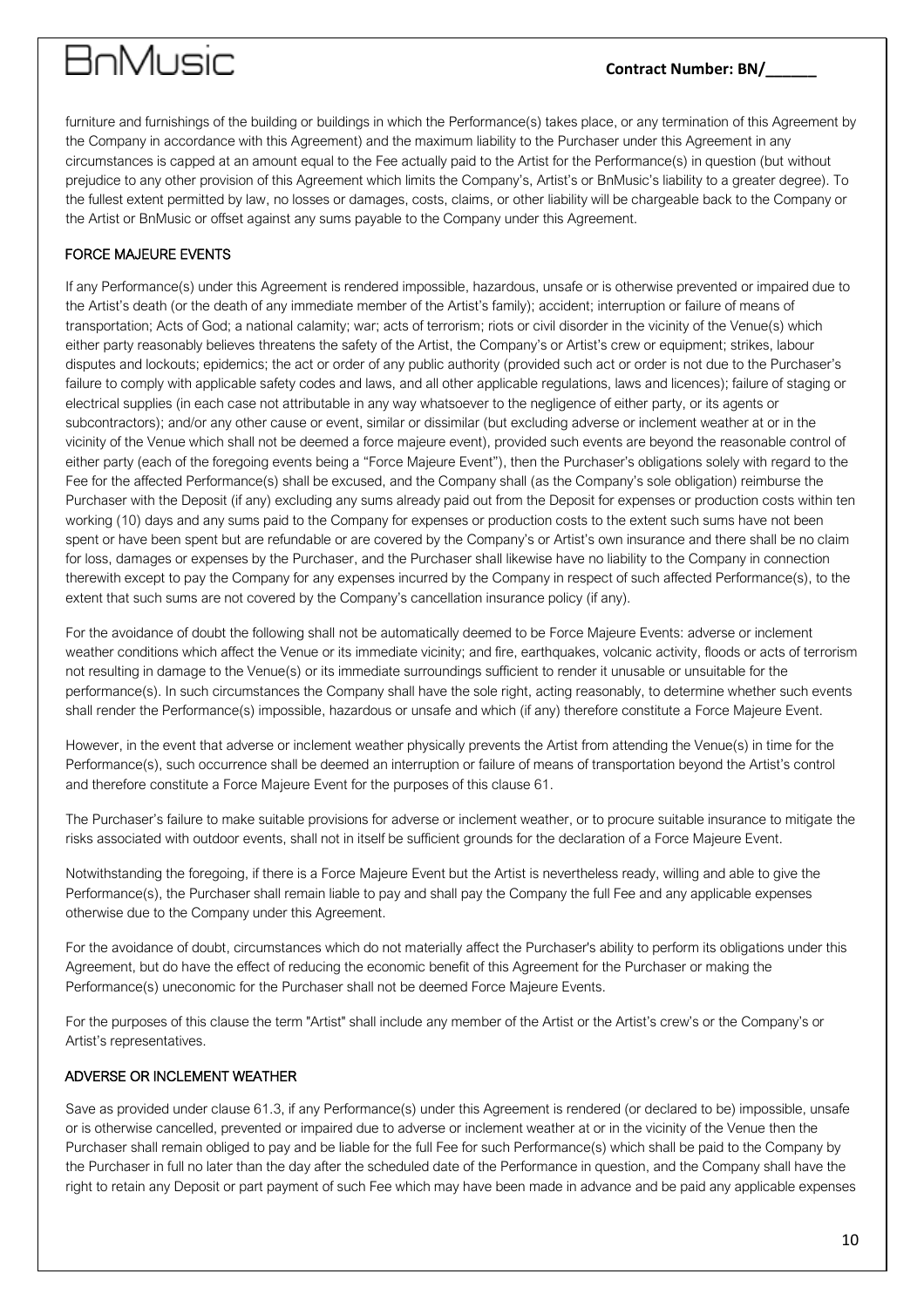# anMusic

otherwise due to the Company under this Agreement. As such the Purchaser must ensure that it has in place adequate insurance to cover it for payment of the Fee in all such circumstances attributable to adverse or inclement weather.

Notwithstanding clause 62.1, if the Company has cancellation insurance which covers payment of the Fee in the event of cancellation, prevention or impairment of the Performance(s) due to adverse or inclement weather, the Purchaser's liability for payment of the Fee as set out in clause 62.1 shall be reduced by the amount received by the Company from its insurer in respect of such cancellation, prevention or impairment.

### PURCHASER'S GENERAL OBLIGATIONS

The Company agrees to provide the Artist's services in respect of the Performance(s) in consideration of payment by the Purchaser to the Company of the Fee (and all applicable costs and expenses payable to or on behalf of the Company and Artist), and in consideration of the Purchaser at its sole cost and expense:

- **(a)** promoting, publicising, producing and presenting the Event to the best of its skill and ability;
- **(b)** using its best endeavours to sell all the tickets for sale therefor at the Ticket Price(s) both set out in the Principal Terms;
- **(c)** procuring the availability of the Venue(s) in accordance with all applicable safety codes and laws, and all applicable regulations, laws and licences (including performing right licences);
- **(d)** undertaking to supply to the Company on request a certified true copy of the Purchaser's fully executed agreement relating to the provision of the Venue(s) between the Purchaser and the Venue(s) proprietor;
- **(e)** providing the Company no later than two (2) weeks prior to the Performance(s) with all information necessary to enable the Company to fulfil the Company's obligations under this Agreement including, without limitation, clear plans of the Venue(s) indicating the route by which the Artist should arrive and unload / load costumes and equipment and a full itinerary and all necessary passes or documentation for the Event with all relevant dates, times (including any rehearsal or sound check times), locations, names, addresses/email addresses and phone numbers of relevant staff, crew, local hotels, arrival times, door open times and performance and curfew times;
- **(f)** undertaking the supervision and management of the Venue(s) and all elements of the Event (excluding artistic matters relating to the Performance(s)) which shall be controlled by the Company);
- **(g)** appointing (and notifying the Company of the identity of) the Purchaser's representatives at the Venue(s) and supplying the services of the same so that they shall be available at all reasonable times and places to personally to supervise the Purchaser's obligations under this Agreement;
- **(h)** obtaining all work permits required by the Company for the Performance(s) including any of the Artist's support performers and crew and personnel;
- **(i)** supplying a first-class sound system, lights and stage set and décor for the Performance(s) and all related equipment and all related technical materials, crew and services for the Performance(s) all such materials and services to be of a standard commensurate with a first-class production in the entertainment industry and complying with the technical specifications in the Artist Rider.
- **(j)** paying all staff and crew and other performers (if any) at the Venue(s) (including all union payments) and paying all other contributors to the Event;
- **(k)** providing and paying for first class catering for all members of the Artist and the Company's crew and providing all of the materials specified in the Artist Rider;
- **(l)** promptly and diligently comply with the Company's (and Artist's) directions regarding the arrangement of equipment and décor and ensuring that adequate numbers of stagehands, electrical operators and other staff (as required), are available for such purpose;
- **(m)** complying with the terms of this Agreement.

#### ROLE OF BNMUSIC AS AGENT NOT PRINCIPAL

BnMusic is acting only as an agent for the Company not a principal under this Agreement and accordingly BnMusic shall not (to the fullest extent permitted by law), be liable for any act, omission or default by the Company (or the Artist), under this Agreement or for any costs, losses or damages whatsoever incurred by the Purchaser related thereto. It is further agreed that the Purchaser shall not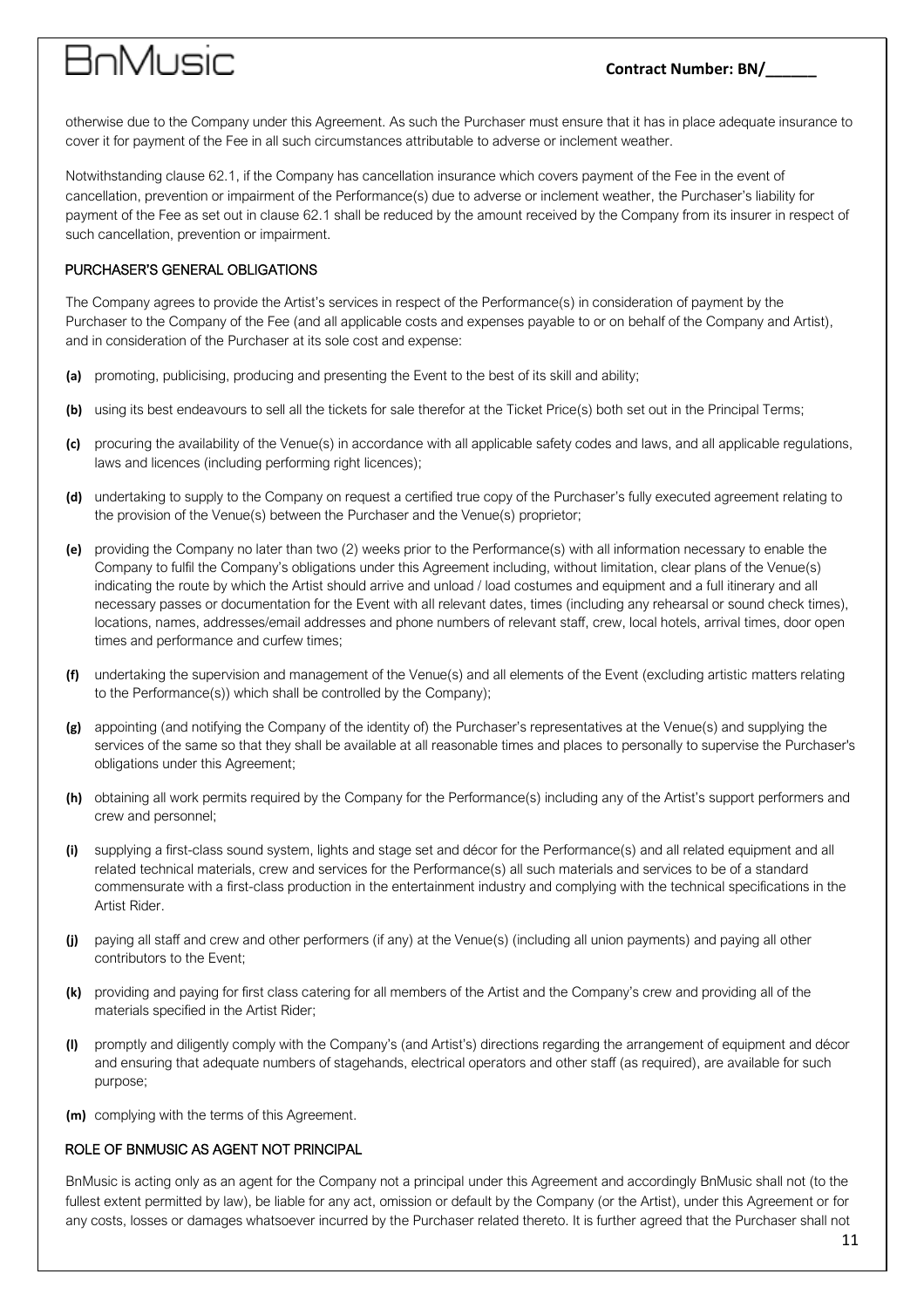### **Contract Number: BN/\_\_\_\_\_\_**

(to the fullest extent permitted by law), be entitled name or join BnMusic as a party in any civil action or suit anywhere in the world arising out of, or in connection with, or related to any act, omission or default committed pursuant to or in connection with this Agreement by the Company, the Artist or the Purchaser. The Purchaser expressly acknowledges and agrees that any legal action for recovery of fees paid to the Company under this Agreement shall be prosecuted against the Company. Nothing in this Agreement will prevent BnMusic from enforcing the terms of this Agreement against the Purchaser, including but not limited to, by initiating legal action for payment of the Fee or other monies due to the Company.

#### IMPLIED TERMS

This Agreement expressly excludes any third-party terms and conditions unless specified in the Principal Terms. To the extent that the terms of these General Terms conflict with any terms and conditions specified in the Principal Terms then the terms of the Principal Terms shall prevail. Without limiting the foregoing, to the extent that the terms of this Agreement conflict with any terms implied under the rules or practices of any union, guild or similar organisation by virtue of either party's membership thereof then the terms of this Agreement shall prevail.

### PURCHASER ELIGIBILITY

Purchaser warrants and undertakes that they have the right and authority to enter into this Agreement and, where the Purchaser is a person, that they are 18 years old.

### **CONFIDENTIALITY**

The terms of this Agreement (including the Fee and the Artist Rider), are strictly confidential and shall be kept confidential by all parties hereto except to the extent it is necessary for either party to disclose such terms for the purposes of fulfilling their obligations under this Agreement or as required by law. In the event of an unauthorised breach of confidentiality on the part of the Purchaser, the Company shall have the right, at the Company's discretion and without any further liability to the Purchaser, to terminate this Agreement (without prejudice to any other rights or remedies which may be available to the Company) and to be paid the Fee in full and to retain (or be paid) any expenses incurred or due to the Company on such date.

#### **MISCELLANEOUS**

The Purchaser expressly acknowledges and agrees that the warranties and obligations given by the Purchaser under this Agreement are also given for the benefit of BnMusic and the Artist and accordingly the terms of this Agreement may be relied upon and enforced against the Purchaser directly by the Company, BnMusic and the Artist (whether together, jointly or individually). Save as expressly provided to the contrary in this Agreement the parties do not intend that any term of this Agreement shall be enforceable solely by virtue of the Contracts (Rights of Third Parties) Act 1999 by any person who is not party to this contract.

Nothing in this Agreement is intended to, or shall be deemed to, establish any partnership or joint venture between the parties.

This Agreement is personal to the Purchaser and the Purchaser shall not be entitled to assign or otherwise transfer the benefit of this Agreement in whole or in part.

Notices given under this Agreement shall be delivered by hand or by recorded delivery post to the addresses of the parties set out on page 1 (or such other addresses as may be notified by either party from time to time) and shall be deemed to have been received, if delivered by hand, at the time the notice is left at the proper address and if sent by recorded delivery on the second working day after posting.

This Agreement constitutes the entire agreement between the parties and supersedes all previous agreements and understandings between the parties, whether written or oral, relating to its subject matter. Nothing in this clause shall limit or exclude any liability for fraud. No variation of this contract shall be effective unless it is in writing and signed by both parties.

No failure or delay by a party to exercise any right or remedy shall constitute a waiver of that or any other right or remedy, nor shall it prevent or restrict the further exercise of that or any other right or remedy. No single or partial exercise of such right or remedy shall prevent or restrict the further exercise of that or any other right or remedy.

If any part of this Agreement is judged by a court of competent jurisdiction to be illegal or unenforceable, it shall be deemed modified to the minimum extent necessary to make it legal and enforceable. If such modification is not possible, the relevant provision or partprovision shall be deemed deleted. Any such modification or deletion shall not affect the validity and enforceability of the rest of this contract.

The date of this Agreement shall be the date on which those conditions specified in the Principal Terms which are necessary for this Agreement to be a valid and binding contract under English law have been fulfilled.